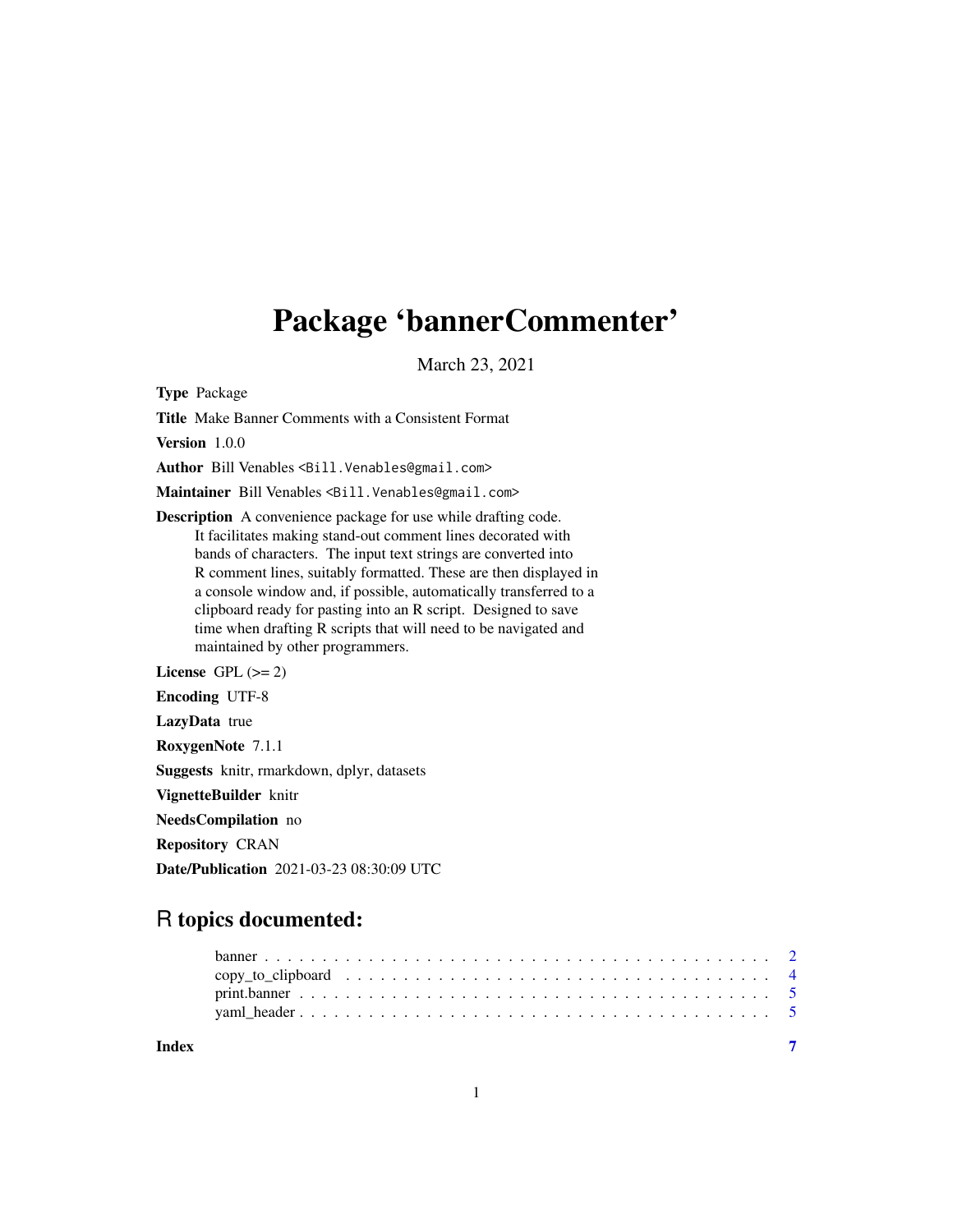#### <span id="page-1-0"></span>Description

Make a decorated multi-line comment from input strings and, if possible, transfer it to the clipboard ready for pasting into an R script (via the print method).

#### Usage

```
banner(
  x,
  ...,
  emph = FALSE,
  sny = FALSE,upper = emph,centre = !fold,
  leftSideHashes = 2 + emph,
  rightSideHashes = leftSideHashes,
  minHashes = (!s n u g) * (65 + 10 * emb),numLines = 1 + emph,bandChar = "#",
  center = centre,
  fold = FALSE,
  maxChar = 75)
section(..., emph = TRUE, centre = TRUE, fold = TRUE)
boxup(..., rightSideHashes = 1, bandChar = "-")
open_box(
  ...,
 minHashes = 0,
  rightSideHashes = 0,
  centre = FALSE,
 bandChar = "-",
  center
)
block(
  ...,
  leftSideHashes = 3,
  rightSideHashes = 0,
  centre = FALSE,
  minHashes = 0,
  numLines = 0,
```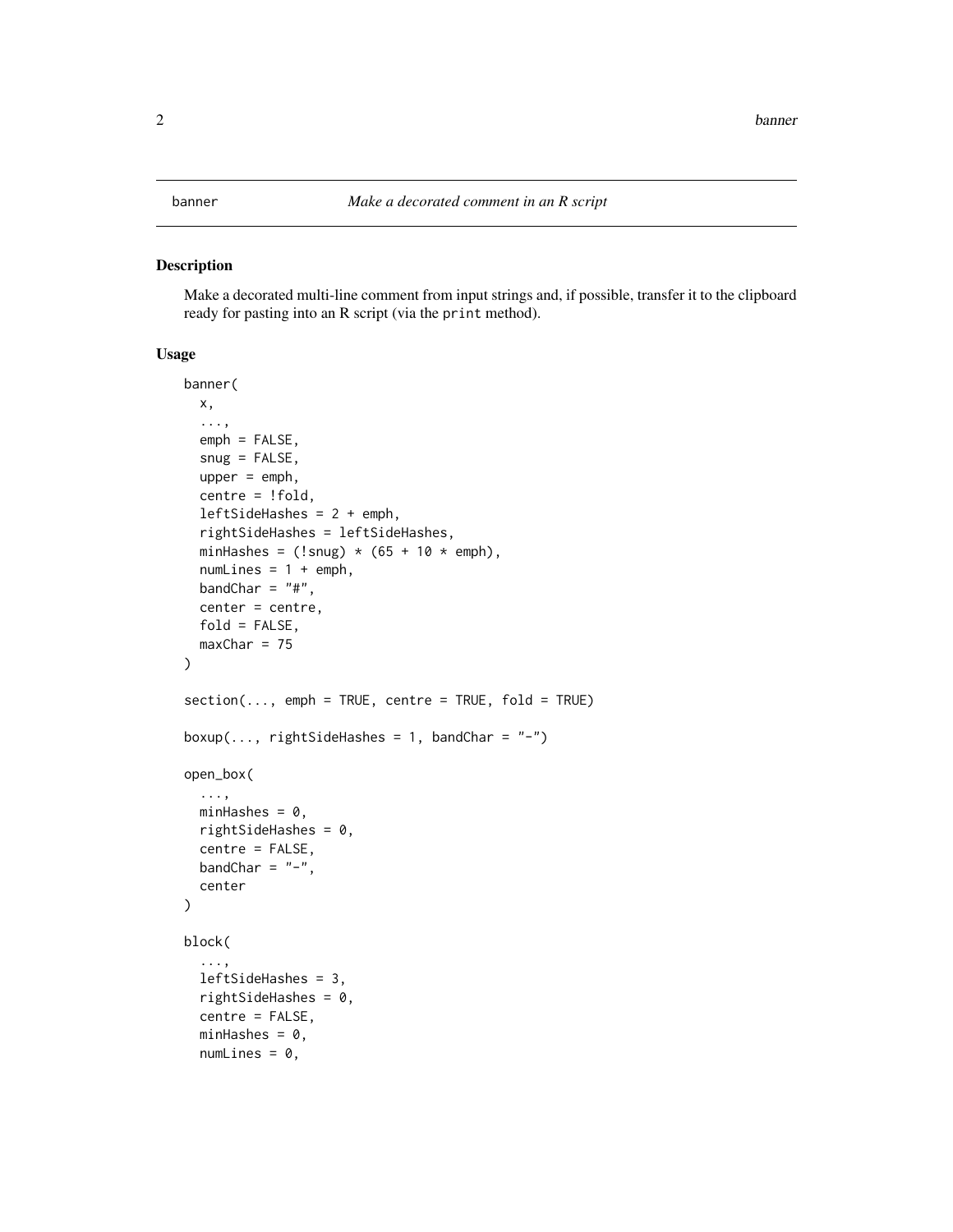#### banner 3

center  $\mathcal{L}$ 

#### Arguments

| X               | A string, first line of the comment. If "", the zero-length string, only the top<br>lines of the banner are made. If missing, in an interactive session the user will<br>be prompted for the input strings, one per line, in the console. |  |  |  |  |  |  |  |  |
|-----------------|-------------------------------------------------------------------------------------------------------------------------------------------------------------------------------------------------------------------------------------------|--|--|--|--|--|--|--|--|
| $\cdots$        | Zero or more additional strings as extra lines. Strings may contain newline<br>characters resulting in further line breaks.                                                                                                               |  |  |  |  |  |  |  |  |
| emph            | A logical value: Do you want this to be an emphasised comment?                                                                                                                                                                            |  |  |  |  |  |  |  |  |
| snug            | A logical value: Do you want the decoration to hug the strings closely?                                                                                                                                                                   |  |  |  |  |  |  |  |  |
| upper           | A logical value: Do you want the strings converted to upper case?                                                                                                                                                                         |  |  |  |  |  |  |  |  |
| centre          | A logical value: Do you want the text strings centred? (alternative: left justified)                                                                                                                                                      |  |  |  |  |  |  |  |  |
|                 | leftSideHashes A positive integer: How many hashes go on the left side?                                                                                                                                                                   |  |  |  |  |  |  |  |  |
| rightSideHashes |                                                                                                                                                                                                                                           |  |  |  |  |  |  |  |  |
|                 | A non-negative integer: How many hashes go on the right side?                                                                                                                                                                             |  |  |  |  |  |  |  |  |
| minHashes       | A non-negative integer: What is the minimum number of hashes in the boundary<br>lines?                                                                                                                                                    |  |  |  |  |  |  |  |  |
| numLines        | A non-negative integer: How many lines of hashes above and below do you<br>want?                                                                                                                                                          |  |  |  |  |  |  |  |  |
| bandChar        | A single character. Used instead of # for all characters in the bands around the<br>text, apart from the first character of every line.                                                                                                   |  |  |  |  |  |  |  |  |
| center          | Alternative spelling of centre.                                                                                                                                                                                                           |  |  |  |  |  |  |  |  |
| fold            | Logical: should the text be folded to ensure lines are not too long?                                                                                                                                                                      |  |  |  |  |  |  |  |  |
| maxChar         | Ingeter: maximum length allowed in any line if fold is TRUE.                                                                                                                                                                              |  |  |  |  |  |  |  |  |

#### Value

A character string vector returned invisibly, but automatically displayed in the console

#### Functions

- section: Make a prominent banner such as might be useful at the beginning of a major code section
- boxup: Make a minimally boxed banner comment
- open\_box: Make a boxed banner coment open at the right
- block: Make a simple block of comment lines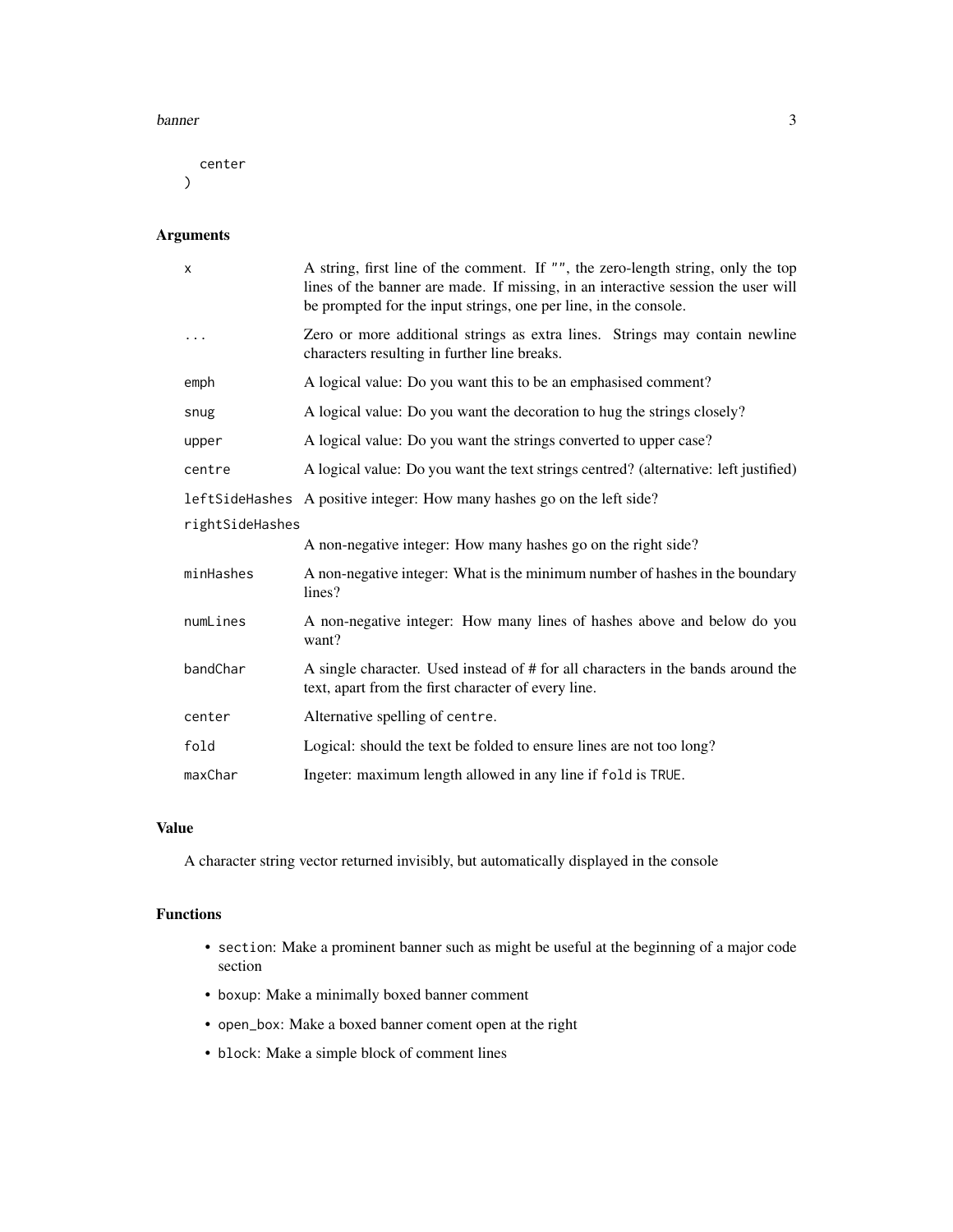#### <span id="page-3-0"></span>Examples

```
banner("This should appear clearly and stand out.",
       "The lines are left justified by default.")
section("This is the first line in a section heading",
        "and this is the second\nand this the third.")
boxup("This is a less obtrusive comment",
      "centred on multiple lines", center = TRUE, bandChar = ".")
banner("This is an important side issue.", "Take note!",
      snug = TRUE, bandChar = "=")
open_box("This is a succinctly presented comment",
         "left justified and open at the right",
         "on multiple lines")
block("This is a chatty comment. Entering it this way just",
      "saves a tiny bit of typing but it can be useful if",
      "you need multiple initial hash marks, as you may when",
      "using Emacs/ESS, for example.",
      "Or if you want the lines centred for some odd reason.",
     center = TRUE)
## some authors like to use lines of a uniform length to separate code sections:
boxup("")
```
copy\_to\_clipboard *Transfer text strings to the clipboard ready for paste*

#### Description

This is only guaranteed for Windows; in the case of Linux you will need to have the xclip command installed and visible on the PATH and for Mac OS you will need to have pbcopy similarly available. In any case the transfer to the clipboard is only activated while in an interactive session.

#### Usage

 $copy_to_clipboard(x, ..., file = con)$ 

#### Arguments

| x                       | a characeter string vector                         |
|-------------------------|----------------------------------------------------|
| $\cdot$ $\cdot$ $\cdot$ | additional arguments as for cat                    |
| file                    | a file or connection (usually left at the default) |

#### Details

It behaves like base::cat but differs in three respects.

First, if file is left missing, in an interactive session, the default file is a clipboard device, if possible.

Second, the return value is invisible(x) rather than invisible(NULL) as it is for base::cat.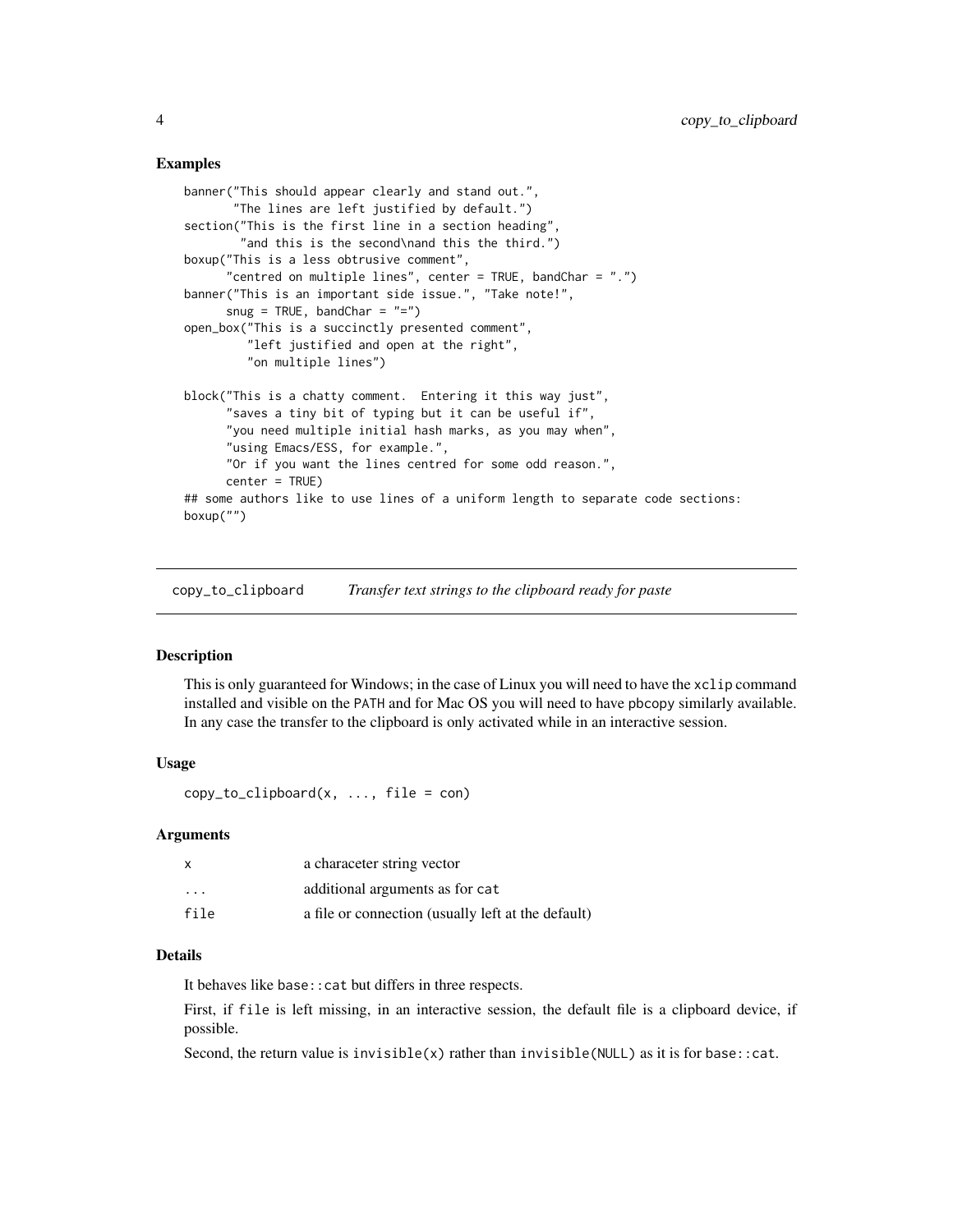#### <span id="page-4-0"></span>print.banner 5

Third, it only has a copying side-effect if used in an interactive session. In a non-interactive session it merely returns the x argument, invisibly.

Note the on Windows the function utils::writeClipboard offers a much more extensive range of possibilities for communicating with the clipboard device, but this facility is only available on Windows.

#### Value

x, invisibly (as for a print method)

print.banner *Print method for banner objects*

#### Description

As well as printing the comment string in the console window the same text strings are transferred to a clipboard, if possible, ready for pasting into the R script currently being drafted.

#### Usage

## S3 method for class 'banner'  $print(x, \ldots)$ 

#### Arguments

|   | A character string vector as procuced by banner() |
|---|---------------------------------------------------|
| . | Not used                                          |

#### Value

x itself, invisibly. A side effect is that x is transferred to a clipboard device, if possible

yaml\_header *Functions for YAML comments*

#### Description

A facility for generating a comment block for inserting at the top of an R script to insert a yaml header and for setting chunk options within scripts to use the RStudio facility for automatically rendering scripts into documents.

#### Usage

yaml\_header(title, author, ...)

chunk\_options(...)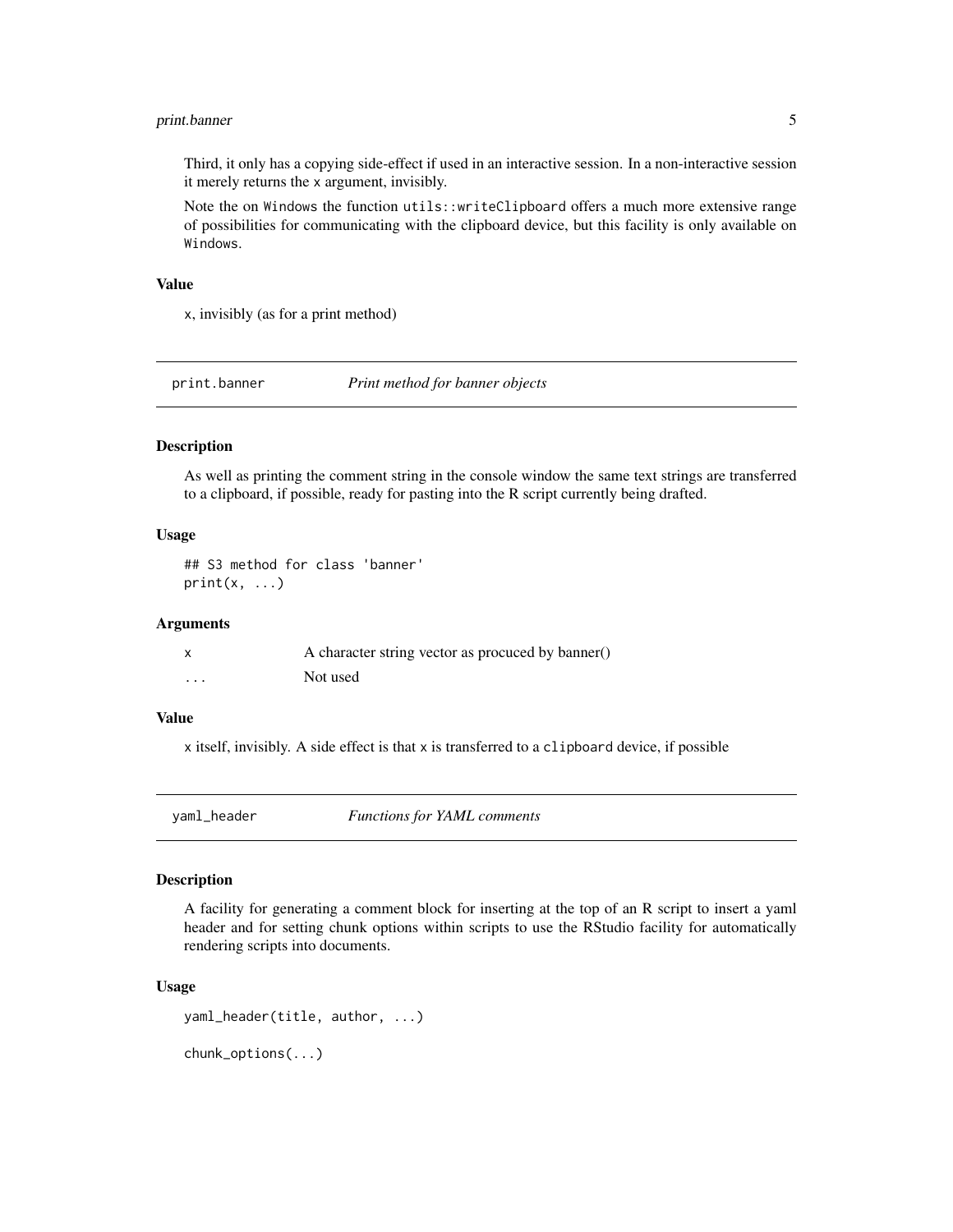6 yaml\_header

#### Arguments

| title                   | A character string; if omitted may be supplied via the console                                         |
|-------------------------|--------------------------------------------------------------------------------------------------------|
| author                  | A character string; if omitted may be supplied via the console                                         |
| $\cdot$ $\cdot$ $\cdot$ | Extra arguments, for yaml_header currently ignored; for chunk_options comma<br>separated chunk options |

#### Value

An incomplete yaml header, or a line of chunk options, in the clipboard by default

#### Examples

```
yaml_header(title = "My script",
            author = "Bill Venables")
chunk_options(comment="",
              fig.height=7,
             fig.width=8,
              out.width="90%")
```